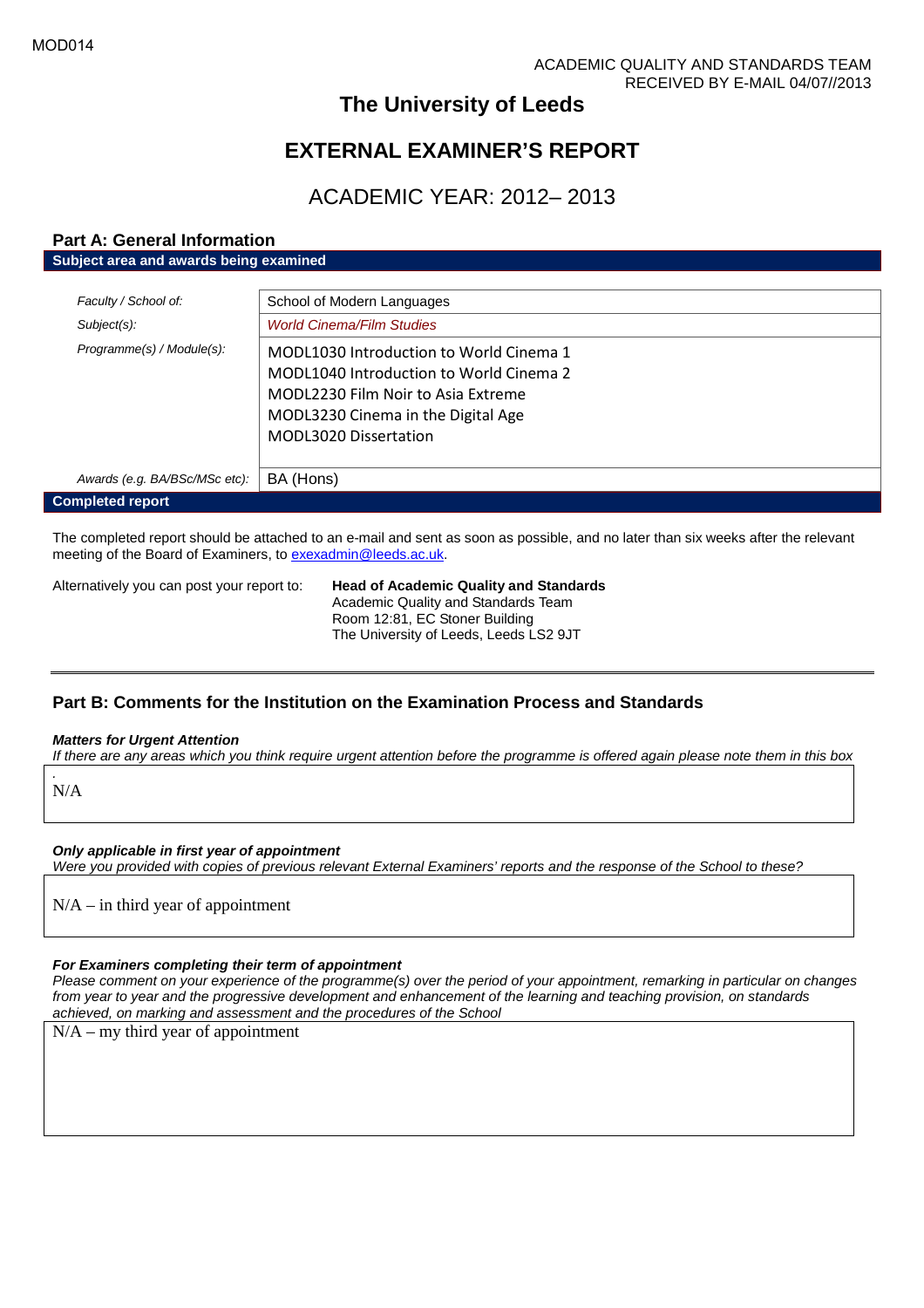- **1. Please indicate the extent to which the programme Aims and Intended Learning Outcomes (ILOs) were commensurate with the level of the award**
	- *The appropriateness of the Intended Learning Outcomes for the programme(s)/modules and of the structure and content of the programme(s);*
	- *The extent to which standards are appropriate for the award or award element under consideration.*

Another positive year (my  $3^{rd}$  at Leeds as External Examiner) with a wide range of grades achieved across all modules – the full range of marking has been used throughout, in some cases from 20- 80%, and fully deserved across this scale. Where appropriate the penalty system (as clearly indicated on the essay submission sheet) has also been applied and fairly used. From the evidence of assessments that I have seen and discussions with teaching staff, there appear to be high levels of teaching and interaction amongst staff and students pertaining to subject study matters. The learning outcomes and assessment are clear and the standards are more than appropriate for the award.

#### **2. Did the Aims and ILOs meet the expectations of the national subject benchmark (where relevant)?**

 *The comparability of the programme(s) with similar programme(s) at other institutions and against national benchmarks and the Framework for Higher Education Qualifications.*

Yes. From the evidence of work that I have seen, communications with staff over email and discussions in person, the subject benchmarks are all being met in line with competitor institutions.

- **3. Please comment on the assessment methods and the appropriateness of these to the ILOs**
	- *The design and structure of the assessment methods, and the arrangements for the marking of modules and the classification of awards;*
	- *The quality of teaching, learning and assessment methods that may be indicated by student performance.*

There is a good range of assessment methods in use and these are all more than satisfactory. This year a new Teaching Fellow was marking on at least 2 or 3 of the modules mentioned above and some issues were noted re lack of clarity in some of the feedback via annotations such as arrows which would be difficult to immediately understand by the students or other members of staff. However, this matter was immediately picked up and addressed by the use of the experienced internal moderator. The Teaching Fellow then also set aside 3 hours per unit for students to come and see <> for verbal feedback in person after receipt of the essay. The use of the moderator for each unit is an excellent quality control procedure and she/he is doing their job well in each case. The marks for MODL2230 Film Noir to Asia Extreme were raised by 3 points for all essays in the 2.2 degree classification, and all 2.1 essays were raised by 2 points. The rationale for this and discussion between the first marker and the more experienced moderator were justified.

#### **4. Were students given adequate opportunity to demonstrate their achievement of the Aims and ILOs?**

- *The academic standards demonstrated by the students and, where possible, their performance in relation to students on comparable courses;*
- *The strengths and weaknesses of the students as a cohort.*

Yes. There is a range of assessments and a good variety of testing questions at the appropriate levels from years 1 to 3. This year with 2 students proceeding to dissertations in the final year there were two strong and solid pieces of work at 66% and 74% respectively.

**5. For Examiners responsible for programmes that include clinical practice components, please comment on the learning and assessment of practice components of the curriculum** N/A

## **6. Please comment on the nature and effectiveness of enhancements to the programme(s) and modules since the previous year**

*It would be particularly helpful if you could also identify areas of good practice which are worthy of wider dissemination.*

There is a sustained and continued through-line noticeable across all modules where the programme is brought together through a committed focus on questioning, interrogating and analysing all cinemas through a polycentric framework. This year I was able to again access on campus the on-line Blackboard system that staff and students are using and this also confirms my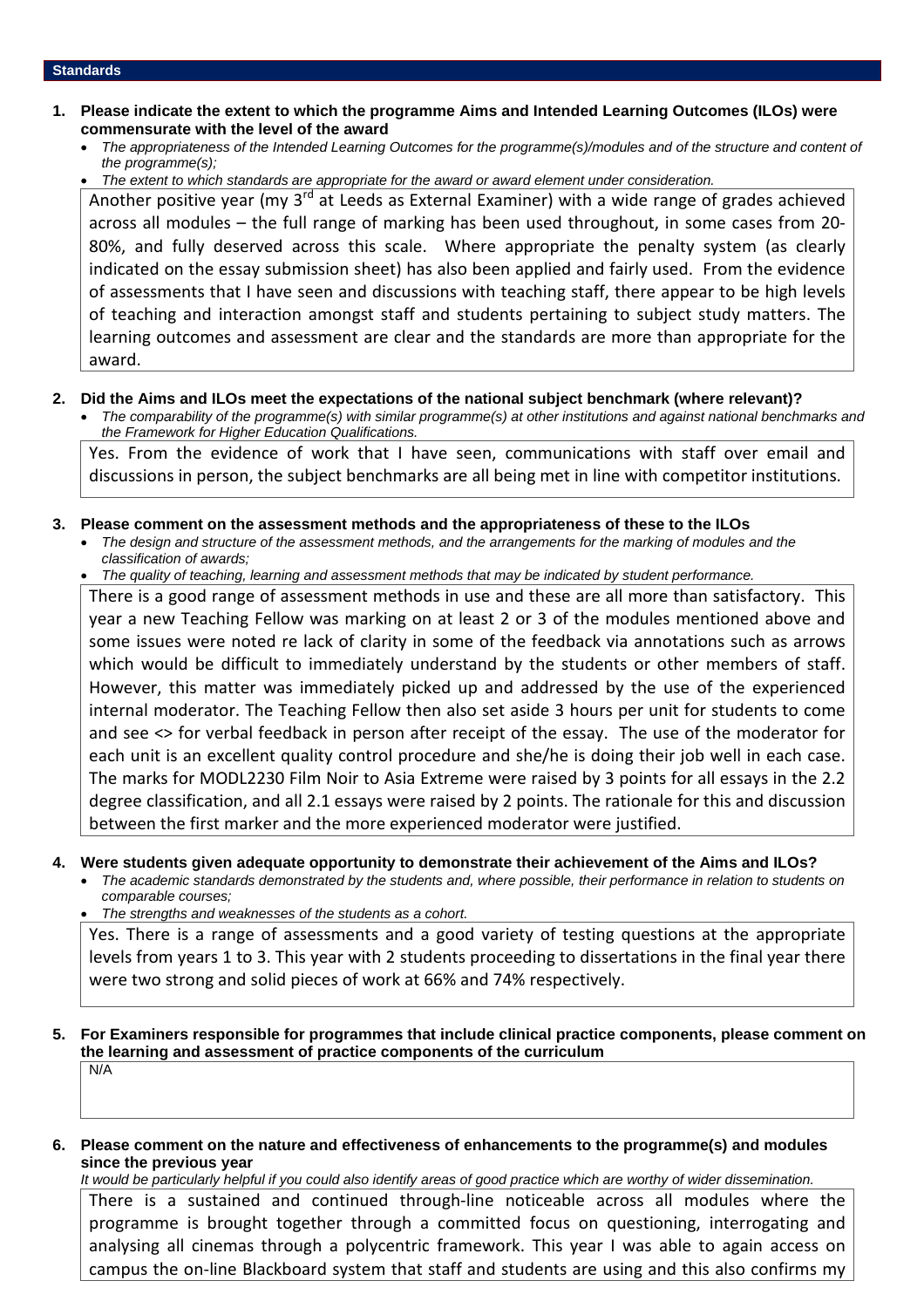# point here.

### **7. Please comment on the influence of research on the curriculum and learning and teaching**

*This may include examples of curriculum design informed by current research in the subject; practice informed by research; students undertaking research.*

As from my previous two years – all tenured staff teaching on this programme are active researchers publishing at national and international levels. From the course handbooks, reading lists and essays and exams, there was evidence of staff engaging not only with their own work in the field, but also as their own work dialogues and critiques established orthodoxies in the fields of film studies and world cinema. There is also opportunity for early career colleagues/Teaching Fellows to make an active contribution to the teaching and assessment of the courses on offer.

**For Examiners involved in mentoring arrangements**

**8. If you have acted as a mentor to a new External Examiner or have received mentor support please comment here on the arrangements**

N/A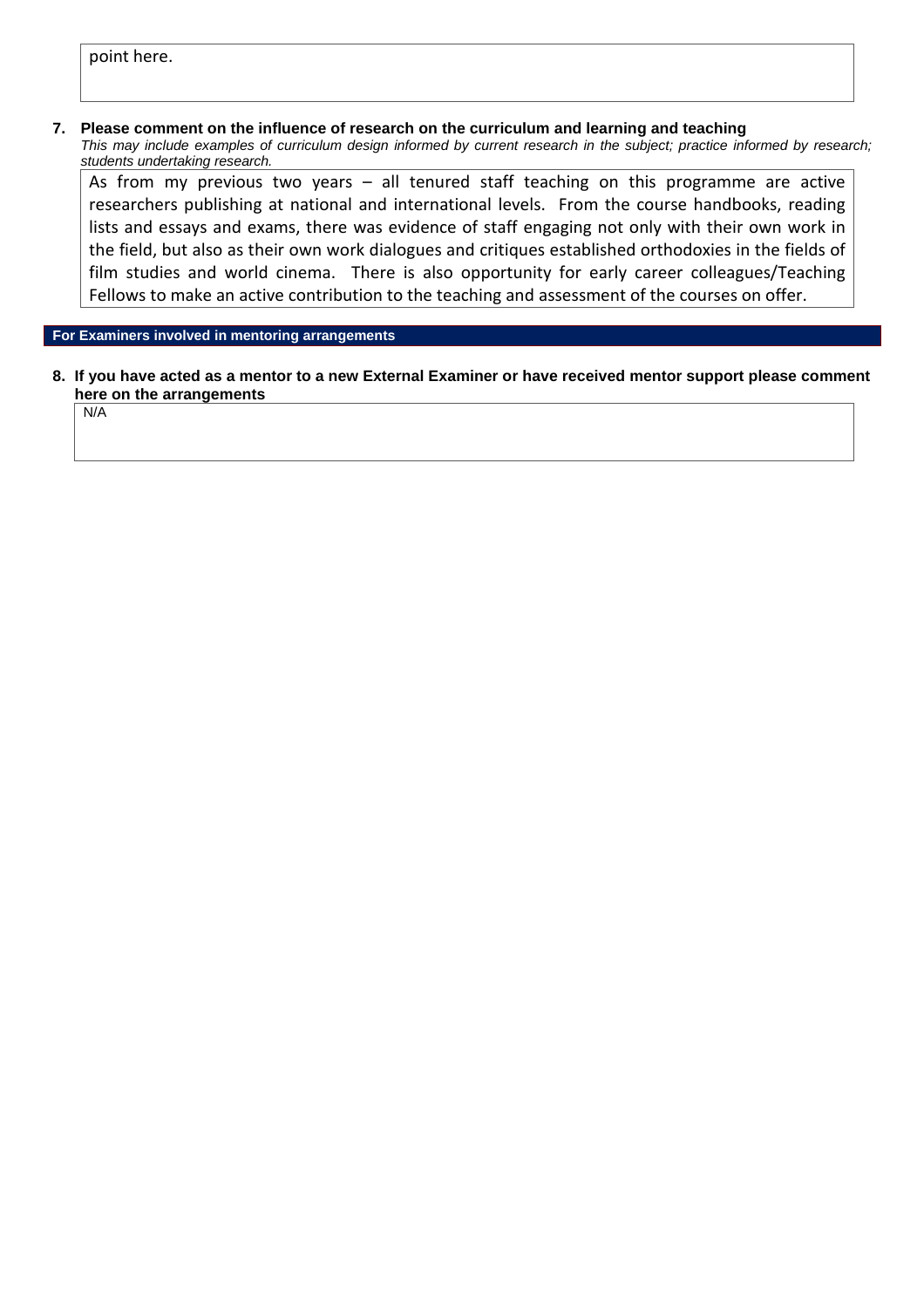- **9. The University and its Schools provide guidance for External Examiners as to their roles, powers and responsibilities. Please indicate whether this material was sufficient for you to act effectively as an External Examiner.**
	- *Whether External Examiners have sufficient access to the material needed to make the required judgements and whether they are encouraged to request additional information.*

Yes. I received all material in good time and my comments and feedback were all taken up collegially.

- **10. Did you receive appropriate documentation relating to the programmes and/or parts of programmes for which you have responsibility, e.g. programme specifications or module handbooks, marking criteria?**
	- *The coherence of the policies and procedures relating to External Examiners and whether they match the explicit roles they are asked to perform.*

Yes, as above.

**11. Were you provided with all draft examination papers/assessments? Was the nature and level of the questions appropriate? If not, were suitable arrangements made to consider your comments?**

Yes.

**12. Was sufficient assessed / examined work made available to enable you to have confidence in your evaluation of the standard of student work? Were the scripts clearly marked/annotated?**

Yes.

**13. Was the choice of subjects for dissertations appropriate? Was the method and standard of assessment appropriate?**

Yes. This year with 2 students proceeding to dissertations in the final year there were two strong and solid marks and work at 66% and 74%.

**14. Were the administrative arrangements satisfactory for the whole process, including the operation of the Board of Examiners? Were you able to attend the meeting? Were you satisfied with the recommendations of the Board?**

Yes

**15. Were appropriate procedures in place to give due consideration to mitigating circumstances and medical evidence?**

This must have taken place at another meeting as we did not formally raise this or discuss this at the Exam Board – i.e. to my knowledge it was not the business of this Board to discuss and take decisions on mitigating circumstances via medical evidence.

#### **Other comments**

#### **Please use this box if you wish to make any further comments not covered elsewhere on the form**

I am listing here my observations and suggestions for improvement during the course of the next academic year. Points 1-3 were raised and discussed with staff at the exam board and are based on my observations and reading of material relating to an overview of the work that I saw, and in terms of curriculum development and also quality assurance. The crux of my observations and points (1-3) this year relate to the ongoing pedagogical issue of close textual analysis and social and cultural studies.

1. As from the previous two year's discussions, and as I have formally stated in my previous reports, the issue of dealing with close textual film analysis alongside social and cultural studies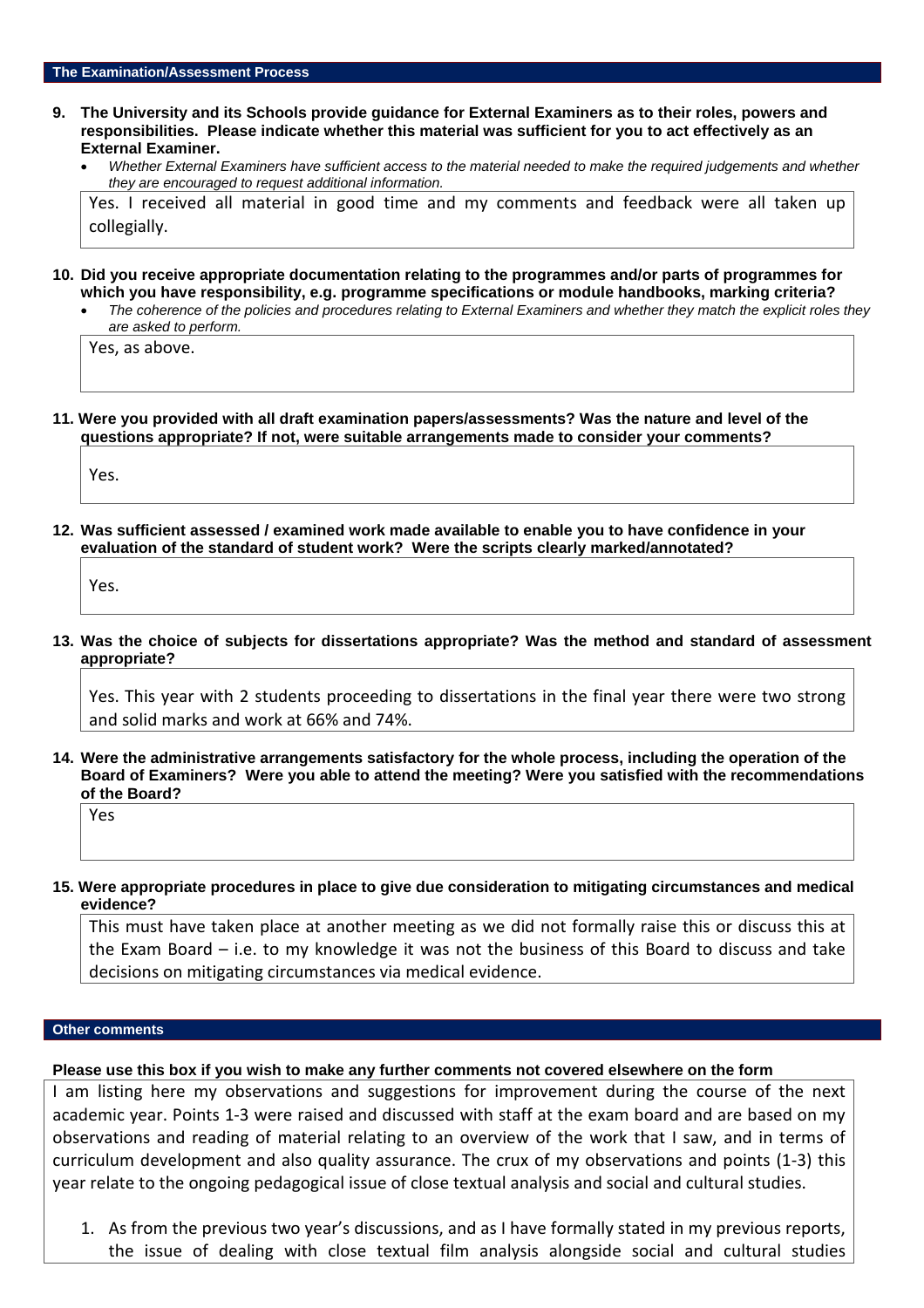contextualisation and analyses of the films, especially as the students progress from years 1 to 3, does need dealing with now. I fully appreciate that the students on the degree programme are working between being based in and choosing modules from across Modern Languages and also the Institute for Communication Studies. I have a sense now that not all students are taught or grounded in a core introduction to film studies analysis in the same way; and if they are, they seem to forget to apply these important analytical skills as they move from years 1 to 3. Might this be a timely opportunity for World Cinema/Film Studies and ICS colleagues to sit around the table and have formal minuted meetings to discuss and find a common ground approach to one or two of the core units that can usefully help all students in this matter?

- 2. As a way of having an integrated approach to deal with the above point and to help students returning to or new to the study of film in years 2 and 3, the course handbooks for modules in years 2 and 3 could have at the outset or at the end a clear rubric reminding them of the need to offer both film and social and cultural studies analyses in their assessments (wherever relevant). This should be accompanied by a film terms glossary.
- 3. The World Cinemas/Film Studies staff are already looking into one of my suggestions from the previous year of having a close sequence analysis assessment early on in the second year for one of the modules. This will remind returning year 2 students to film studies and will introduce any new students to film at this stage of the need to engage with close textual analysis as part of their critical and scholarly faculties. I understand that staff are hoping to implement this in the coming academic year 13/14.
- 4. This year I observed that only 2 FT staff and 1 Teaching Fellow on a fixed-term contract have been utilised to offer provisions for the programme and at times staff have been over-stretched. This does need carefully looking into from the University and School levels in terms of the need for continued, stable staffing so as to protect the coherence of the programme going forward and also to allow for growth in line with competitor HE institutions.

Once again, I would like to congratulate the teaching and administration team on a successful third year in terms of the delivery of the programme, collegial and professional communication between each other and myself, and as always a ready willingness to be attentive to and take on board useful points from our collective work and discussions.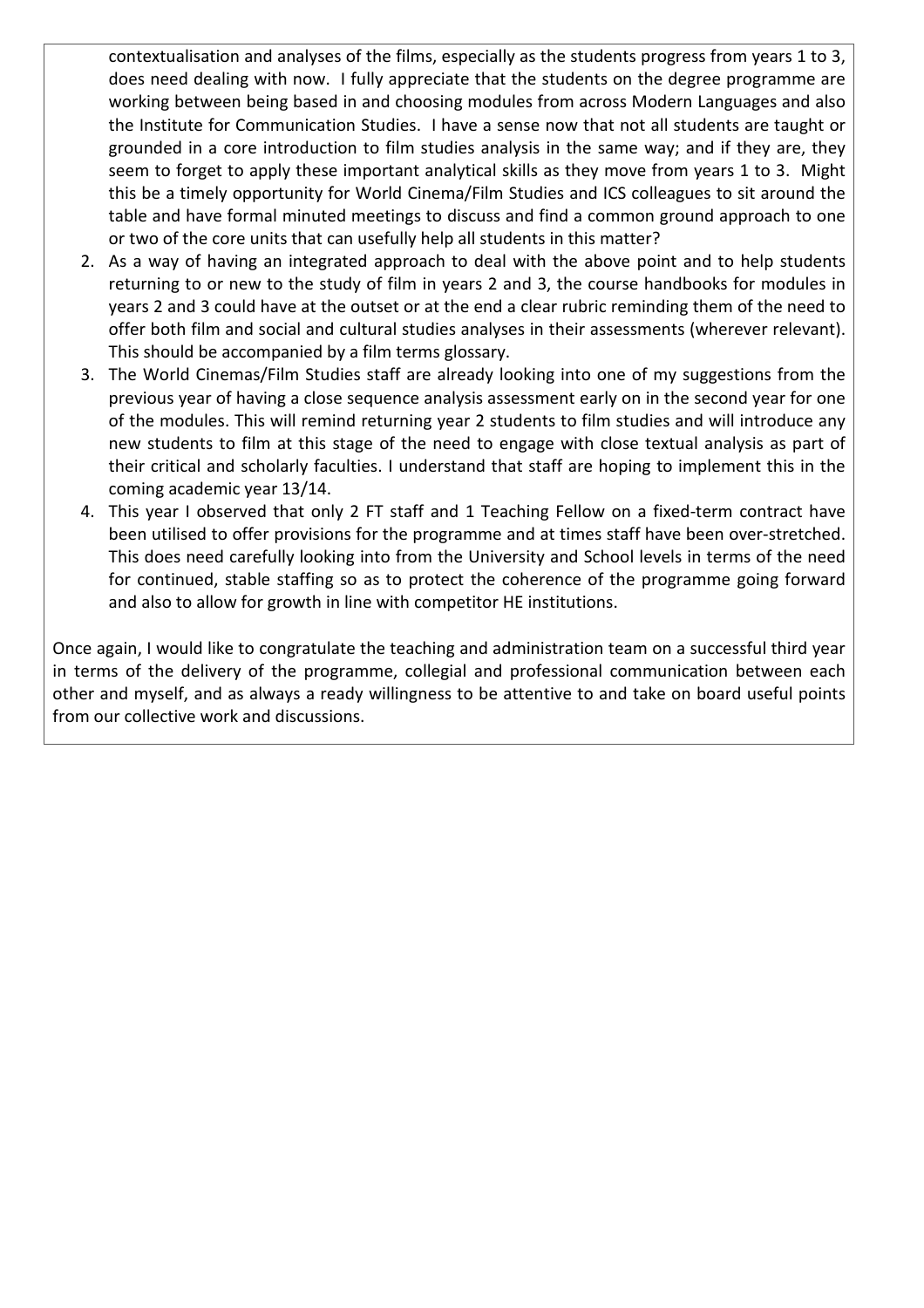# **School of Modern Languages and Cultures**

FACULTY OF ARTS

03 October 2013

 $\left\langle \right\rangle$ 

# **Ref.: Reply to External Examiner's Report**

Dear <>,

Thank you very much indeed for your detailed and overall positive report on the 2012-13 performance of the JH World Cinemas programme. We are pleased to hear that you are generally satisfied with our programme design, and that you have found evidence of excellent teaching and results in our students' assessment portfolios. Equally as rewarding is your identification of robust film scholarship behind our research-led provision, and our transparent and professional marking procedures.

It is also reassuring to hear that you are satisfied with action taken in response to your comments last year. We are nonetheless thankful for the various further comments and suggestions for improvement that you have made, and which I would like to address here:

# Close Textual analysis:

As per your suggestion, this will be the focus of our first internal learning and teaching meeting in the 2012-13 session. We will actively work on strategies to overcome the skills gap that sometimes emerges due to the sheer diversity of elective students (who can take our level II and III modules but who might also not have studied with us at Level I). Thank you also for your constructive suggestions as to how we might help improve this situation. Specifically, in relation to point 2, namely that all Level II and II module handbooks should contain clear reminders about the need for detailed film analysis as well as a film glossary, we have already made these changes for the new academic session. Also, in relation to point 3, the introduction of close sequential analysis, I have already changed the 2013-14 assessment for MODL2230 through Chair's action: the unseen, January exam has been removed, and replaced by a detailed film clip analysis that will be submitted in the middle of the first semester.

Thank you again for your detailed appraisal of our programme, and should you need any further clarification or information, please do not hesitate to contact me as per details above.

Yours truly,